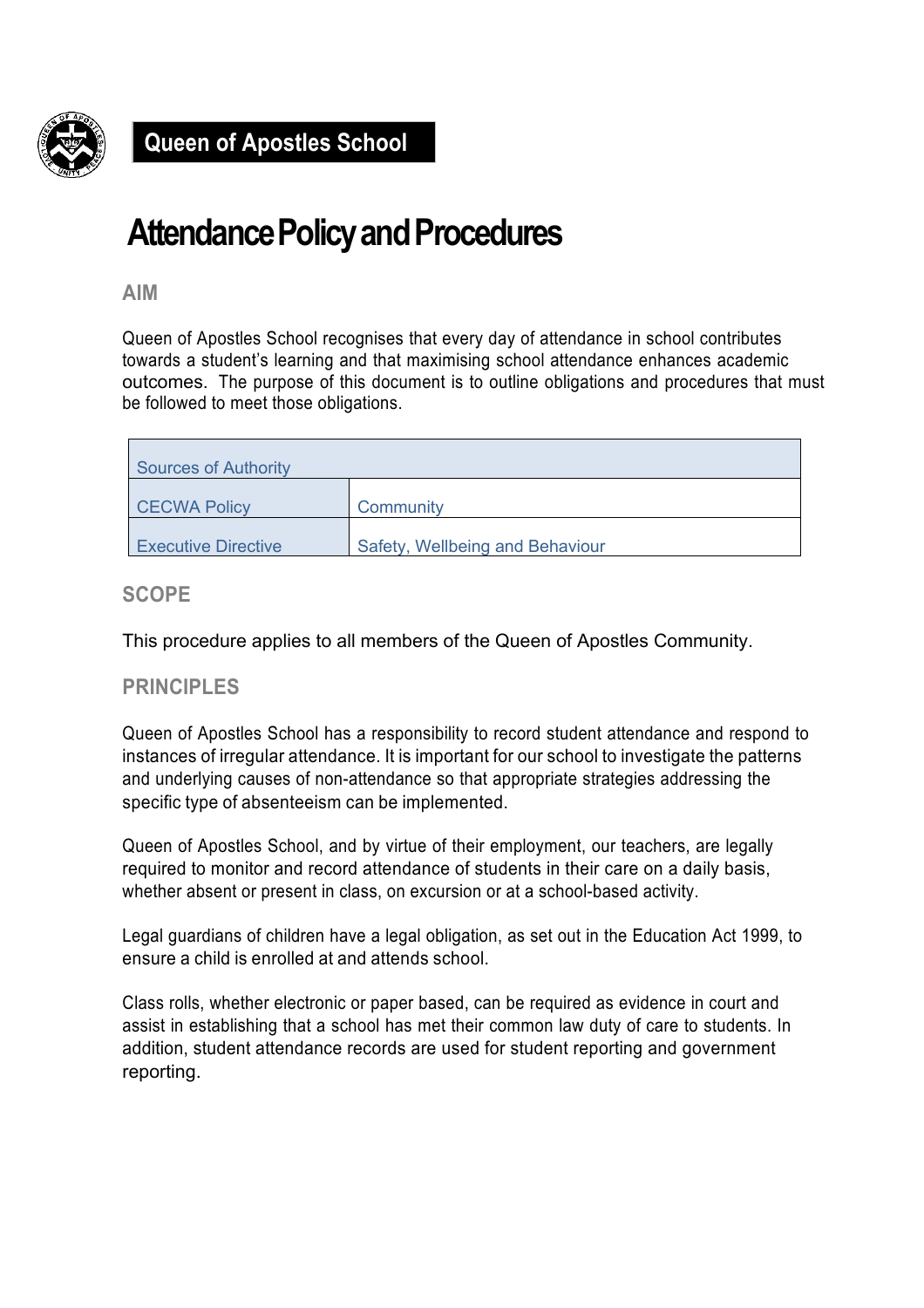| <b>Attendance Marking</b>  | Rolls must be marked twice a day:<br>AM rolls by 9.00am<br>• PM rolls after second break and by 2.00pm<br>Rolls will be checked by the Administrative Assistant by<br>9.15am each day. A phone call will be made to teachers if<br>their rolls are not marked. If rolls are frequently not<br>marked, this information will be passed onto the School                                                                                                                                                                                                                                                                                                                                                         |  |  |
|----------------------------|---------------------------------------------------------------------------------------------------------------------------------------------------------------------------------------------------------------------------------------------------------------------------------------------------------------------------------------------------------------------------------------------------------------------------------------------------------------------------------------------------------------------------------------------------------------------------------------------------------------------------------------------------------------------------------------------------------------|--|--|
|                            | Principal.<br>School leadership will be advised of unmarked and<br>incorrectly marked rolls. Incorrectly marked rolls will be<br>corrected by the teacher responsible for the class.                                                                                                                                                                                                                                                                                                                                                                                                                                                                                                                          |  |  |
| <b>Present Categories</b>  | Students who are:<br>In Class will be marked 'In-class'                                                                                                                                                                                                                                                                                                                                                                                                                                                                                                                                                                                                                                                       |  |  |
| <b>Absent Categories</b>   | Students who are:<br>Not in class, and notification has not been received<br>from a Legal Guardian, will be marked 'Absent -<br>Unexplained'<br>Not in class and notification has been received from<br>a Legal Guardian advising the student is absent, will<br>be marked 'Approved Absence'.<br>When marking the roll, if teachers have received written<br>information from Legal Guardians regarding a student's<br>absence from school, they are responsible for entering the<br>details into SEQTA.<br>If Legal Guardians have informed the school office of the<br>absence, the school officer will enter the details into<br>SEQTA. Written notification will be followed up by the class<br>teacher. |  |  |
| <b>Unexplained Absence</b> | An unexplained absence occurs when the student is not<br>present at school and the Legal Guardian does not contact<br>the school.<br>An SMS message will be sent to the Main Contact by<br>approximately 9.30 am each day.<br>Past unexplained absences are indicated by the red<br>Unexplained Absence Alert icon on class rolls. When class<br>teachers receive written explanation of the absence from<br>student's Legal Guardians they must update the absence<br>category in SEQTA and retain the written notification.                                                                                                                                                                                 |  |  |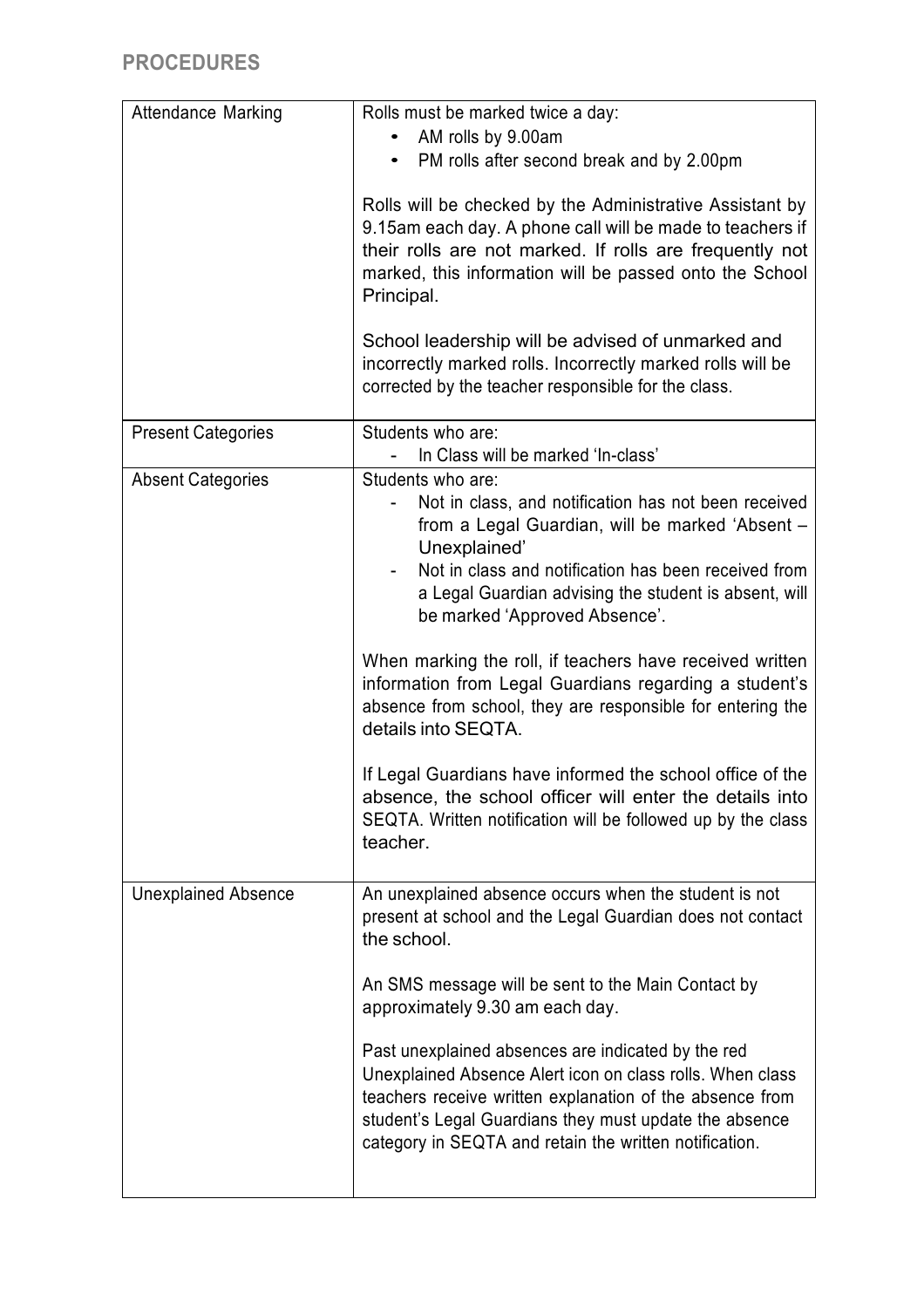|                         | All unexplained absences must be finalised within 3 weeks<br>of the absence. Once a student has 3 unexplained<br>absences that have been followed up by the classroom<br>teacher with no resolution this is to be reported to the<br>Principal who will contact the Legal Guardians. |  |  |
|-------------------------|--------------------------------------------------------------------------------------------------------------------------------------------------------------------------------------------------------------------------------------------------------------------------------------|--|--|
| Late Arrivals           | A student is considered to have arrived late any time after<br>the 8.40am bell.                                                                                                                                                                                                      |  |  |
|                         | All students arriving late must be tagged in by a Legal<br>Guardian at the School office and given a late slip. This slip<br>needs to be presented to the teacher when arriving in<br>class. If they do not have a late slip they are to be sent to<br>the School office to sign in. |  |  |
|                         | An SMS will be sent at 9.30am to notify all Legal Guardians<br>of their child's late arrival.                                                                                                                                                                                        |  |  |
|                         | If teachers observe a student has made a habit of arriving<br>late or is late for three consecutive days, they will contact<br>the student's Legal Guardian.                                                                                                                         |  |  |
| <b>Early Departures</b> | A student is considered to be leaving early any time<br>before 3.00pm.                                                                                                                                                                                                               |  |  |
|                         | If departing for a medical or dental appointment, the<br>medical/dental appointment icon on class rolls is to be<br>used.                                                                                                                                                            |  |  |
|                         | An early departure with no information given by the legal<br>guardian will be indicated on the class rolls using the<br>yellow star icon.                                                                                                                                            |  |  |
|                         | As with Late Arrivals, all students leaving early must be<br>tagged out at the School Office by a Legal Guardian or<br>designated person.                                                                                                                                            |  |  |
| <b>SMS Messages</b>     | Unexplained Absences: An SMS message will be sent to<br>students' Main Contact at 9.30am each day advising of<br>any 'Unexplained' absences.                                                                                                                                         |  |  |
|                         | Late Arrivals: An SMS will be sent at 9.30am to notify<br>students' main contact of their child/ren's late arrival.                                                                                                                                                                  |  |  |
|                         | Any incorrect messages caused by incorrect roll-marking<br>will be made known to the Assistant Principal. The teacher<br>will follow up by telephoning the student's Legal<br>Guardians.                                                                                             |  |  |